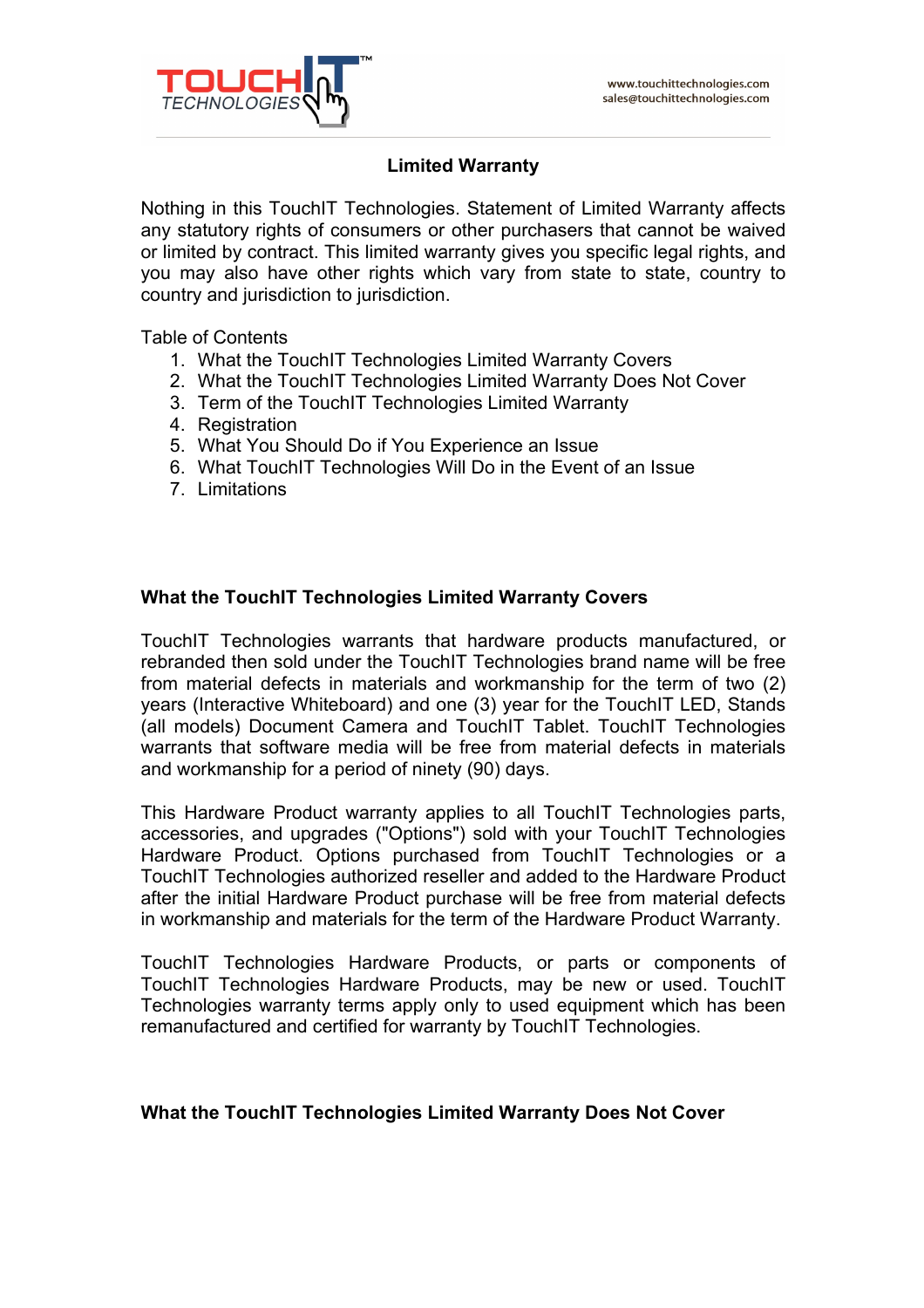

Other than the limited software media warranty described above, TouchIT Technologies does not warrant software of any kind, including bundled, preinstalled, or separately sold software packages.

The TouchIT Technologies Limited Warranty is extended only to the original purchaser or original lessee of the Hardware Product and may be void in the event that the Hardware Product is transferred. Unless otherwise agreed to in writing by TouchIT Technologies, warranties are valid only: (i) within the original country of purchase; or (ii) if the original country of purchase is in the European Union, within the European Union. Hardware Products that are installed outside the country of purchase may be eligible for warranty services if you have provided TouchIT Technologies with the required installation reports.

No warranty will apply to any Hardware Product or software media that has been (i) modified, altered or adapted without TouchIT Technologies' written consent; (ii) mistreated or used in a manner other than in accordance with that Hardware Product's or software guide; (iii) repaired by any third party in a manner which fails to meet TouchIT Technologies' quality standards; (iv) improperly installed by any party; (v) used with equipment or software not covered by this warranty, to the extent that problems are attributable to such use;

Any services provided for Hardware Products or software media which are not covered by warranty will be billed on a time and materials basis.

In the event that the TouchIT Technologies serial number on the Hardware Product has been removed or tampered with, the warranty will be void. Customer may not dismantle or subdivide any Hardware Products sold and warranted as part of a preconfigured and factory tested system. Any attempt to dismantle or subdivide such systems constitutes a modification or alteration of the Hardware Product voids the applicable warranty.

## **Term of the TouchIT Technologies Limited Warranty**

The term of your IR electronic hardware, Interactive Whiteboard warranty is two (2) years. The term of the TouchIT LED Duo, LED Duo, TouchIT WIS is one (3) years. The term of the Document Camera, Stand Rage (all models) and TouchIT Tablet is one (1) year. The term of your warranty begins to run on the date the product is shipped to you. The term of your software media warranty is ninety (90) days from the date of purchase or receipt if there is no purchase price.

**Registration**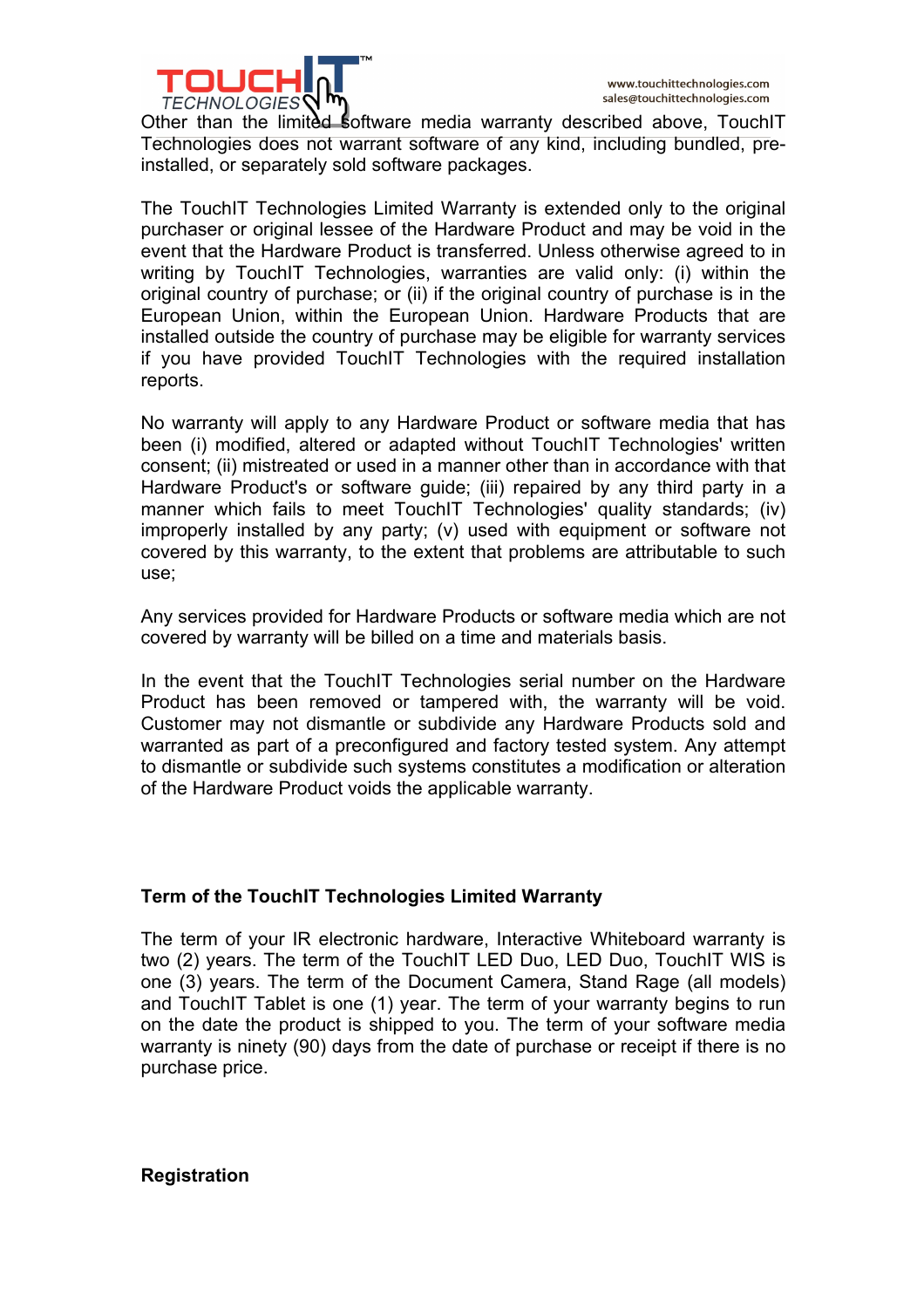

a) Using the TouchIT Technologies Website, you agree to electronically register warranted TouchIT Technologies products (hardware) and to transmit registration data to TouchIT Technologies, within a reasonable period of time not to exceed thirty (30) days from your receipt of the applicable product. The TouchIT Technologies Registration Service can be accessed at the following URL: http://www.touchittechnologies.com

(b) You agree and acknowledge that your delay in registering warranted TouchIT Technologies products and transmitting registration data to TouchIT Technologies as described above may result in TouchIT Technologies' delay in performing any warranty services.

(c) TouchIT Technologies will keep all information obtained from you via the registration process confidential, and will not disclose such information to any third party.

(d) TouchIT Technologies reserves the right to modify the method of registration as necessary.

# **What You Should Do if You Experience an Issue**

Unless otherwise designated in writing by TouchIT Technologies, TouchIT Technologies is the only party authorized to perform warranty service on TouchIT Technologies Hardware Products. Upon experiencing an issue, please contact TouchIT Technologies via TouchIT Technologies' Online Support Center or contact the Technical Support Center for your country – which is the master distribution partner.

If TouchIT Technologies is not able to obtain entitlement information through the registration process, you will be asked to provide the following information when requesting warranty service: your name, address, and contact information; serial number; a description of your Hardware Product and system configuration; a description of the issue; You may be required to provide proof of purchase and/or proof of the installation date of your Hardware Product prior to receiving warranty service.

## **What TouchIT Technologies Will Do in the Event of an Issue**

TouchIT Technologies will make commercially reasonable efforts to return your initial telephone or internet request for warranty service within twenty four (24) hours.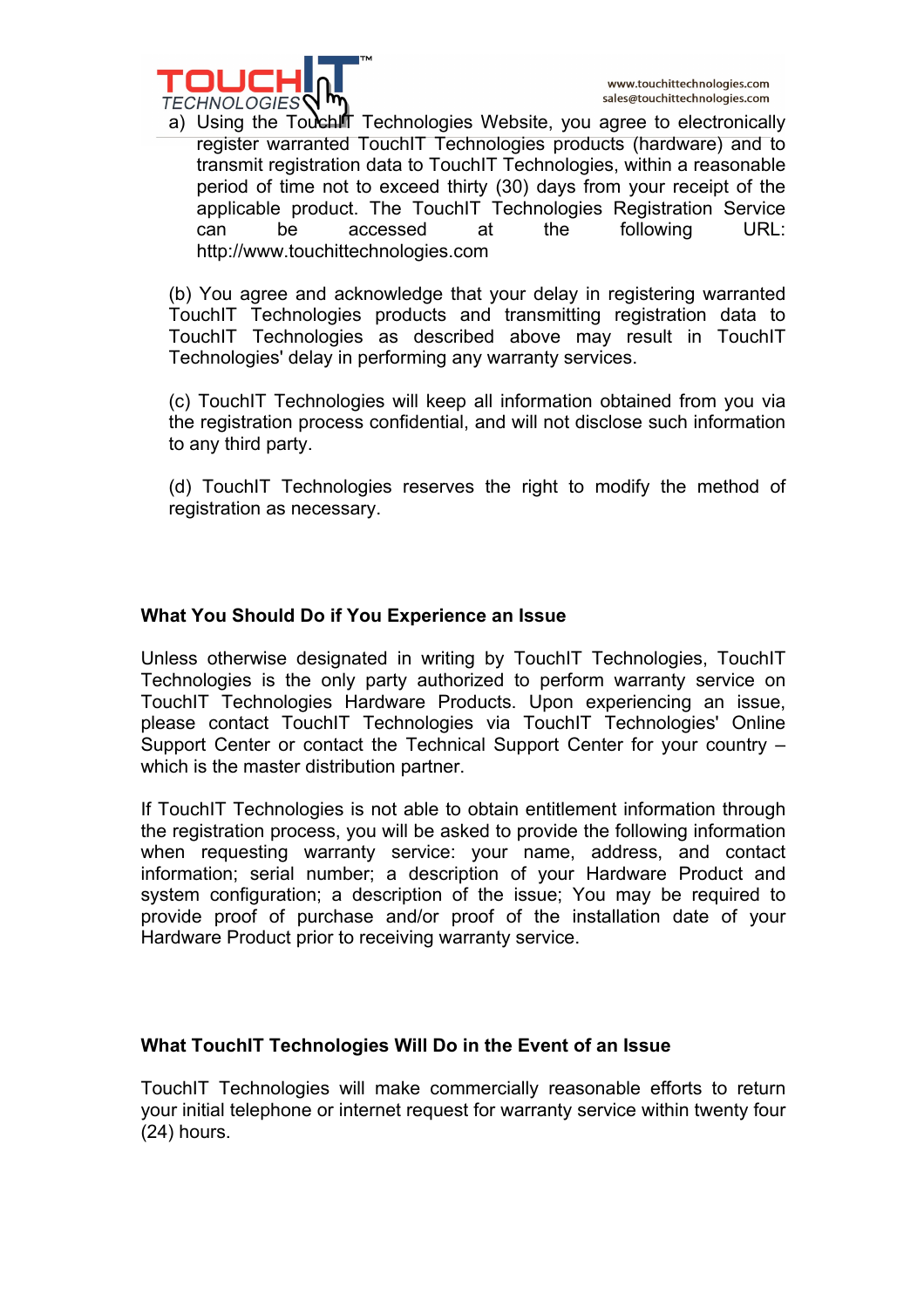

www.touchittechnologies.com sales@touchittechnologies.com

In the event that: (i) **TouchIT** Technologies determines that your issue can be addressed by shipping a replacement part to you for installation in your Hardware Product (a "Customer Replaceable Unit" or "CRU"), TouchIT Technologies will ship a replacement part to your site ("Replacement CRU"). TouchIT Technologies will use commercially reasonable efforts to send a Replacement CRU in a commercially reasonable timeframe. You are responsible for ensuring that the malfunctioning part or Hardware Product being replaced ("Malfunctioning Hardware") is returned to TouchIT Technologies in accordance with all TouchIT Technologies shipping or courier instructions. You agree to pay the published list price of any Replacement CRU in the event that you fail to return the corresponding Malfunctioning Hardware. TouchIT Technologies may withhold shipment of your Replacement CRU until TouchIT Technologies has received the Malfunctioning Hardware at a TouchIT Technologies-designated return center or may require that you provide a valid credit card or purchase order number to secure the return of Malfunctioning Hardware. You are responsible for shipping costs and bear the risk of loss associated with returning your Malfunctioning Hardware to TouchIT Technologies. Replacement CRUs will be of new or like-new quality. Title in all Malfunctioning Hardware shall transfer back to TouchIT Technologies upon removal from your system. Replacement CRUs assume the warranty status of the Hardware Product into which they are installed and have no separate or independent warranty of any kind.

In the event that a firmware or software update or upgrade is required in order to address your issue, TouchIT Technologies will provide you with instructions for obtaining the update or upgrade, which may include agreement to additional licensing terms. Unless otherwise designated in writing, you are responsible for performing all necessary updates or upgrades.

### **Limitations**

NEITHER PARTY WILL BE LIABLE FOR ANY INDIRECT, PUNITIVE, SPECIAL, INCIDENTAL, OR CONSEQUENTIAL DAMAGES IN CONNECTION WITH OR ARISING OUT OF THIS WARRANTY (INCLUDING, WITHOUT LIMITATION, LOSS OF BUSINESS, REVENUE, PROFITS, GOODWILL, USE, DATA, ELECTRONICALLY TRANSMITTED ORDERS, OR OTHER ECONOMIC ADVANTAGE), HOWEVER THEY ARISE, WHETHER IN BREACH OF CONTRACT, BREACH OF WARRANTY OR IN TORT, INCLUDING NEGLIGENCE, AND EVEN IF THAT PARTY HAS PREVIOUSLY BEEN ADVISED OF THE POSSIBILITY OF SUCH DAMAGES. LIABILITY FOR DAMAGES WILL BE LIMITED AND EXCLUDED, EVEN IF ANY EXCLUSIVE REMEDY PROVIDED FOR FAILS OF ITS ESSENTIAL PURPOSE. SOME STATES AND JURISDICTIONS DO NOT ALLOW LIMITATIONS UPON CONSEQUENTIAL DAMAGES, SO THE ABOVE LIMITATION MAY NOT APPLY TO YOU.